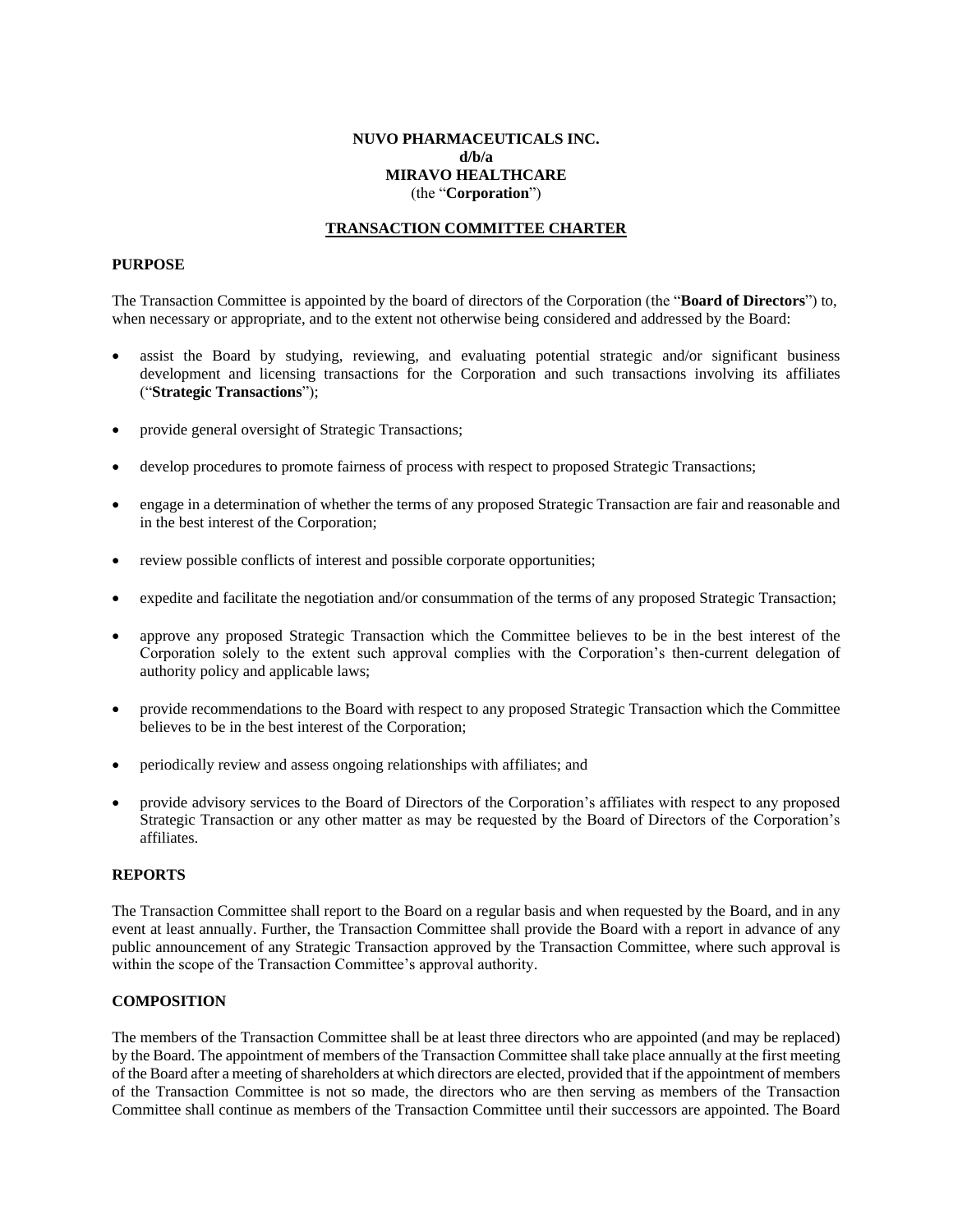may appoint a member to fill a vacancy that occurs in the Transaction Committee between annual elections of directors. Any member of the Transaction Committee may be removed from the Transaction Committee by a resolution of the Board. Unless the chair of the Transaction Committee (the "**Chair**") is appointed by the Board, the members of the Transaction Committee may designate a Chair by majority vote of the members of the Transaction Committee.

At least one member of the Transaction Committee shall meet the Corporation's "Categorical Standards for Determining Independence of Directors".

# **LIMITATIONS ON THE COMMITTEE'S DUTIES**

In contributing to the Transaction Committee's discharge of its duties, each member of the Transaction Committee shall be obliged only to exercise the care, diligence and skill that a reasonably prudent person would exercise in comparable circumstances. Nothing in this Charter is intended or may be construed as imposing on any member of the Transaction Committee a standard of care or diligence that is in any way more onerous or extensive than the standard to which any member of the Board of Directors may be otherwise subject.

Members of the Transaction Committee are entitled to rely, absent actual knowledge to the contrary, on (i) the integrity of the persons and organizations from whom they receive information, (ii) the accuracy and completeness of the information provided, (iii) representations made by management of the Corporation as to the non-audit services provided to the Corporation by the external auditor, (iv) financial statements of the Corporation represented to them by a member of management or in a written report of the external auditors to present fairly the financial position of the Corporation in accordance with applicable generally accepted accounting principles, and (v) any report of a lawyer, accountant, engineer, appraiser or other person whose profession lends credibility to a statement made by any such person.

# **RESPONSIBILITIES**

The Transaction Committee shall, when necessary or appropriate, and to the extent not otherwise being considered and addressed by the Board:

- consider, review, study and evaluate potential Strategic Transactions;
- provide periodic reports and recommendations to the Board with respect to the status of potential Strategic Transactions;
- establish procedures to promote fairness of process with respect to proposed Strategic Transactions;
- reject potential Strategic Transactions that the Transaction Committee determines do not fall within the scope of the Corporation's goals and business development strategy or that are not in the best interest of the Corporation solely to the extent such rejected Strategic Transaction doesn't conflict with the Corporation's then-current delegation of authority policy and applicable laws;
- approve any proposed Strategic Transaction which the Committee believes to be in the best interest of the Corporation solely to the extent such approval complies with the Corporation's then-current delegation of authority policy and with applicable laws;
- provide recommendations to the Board for the approval of potential Strategic Transactions that the Transaction Committee determines are in the best interest of the Corporation
- provide advisory services to the Board of Directors of the Corporation's affiliates, as requested by the Board of Directors of the Corporation's affiliates;
- periodically review and assess ongoing relationships with affiliates;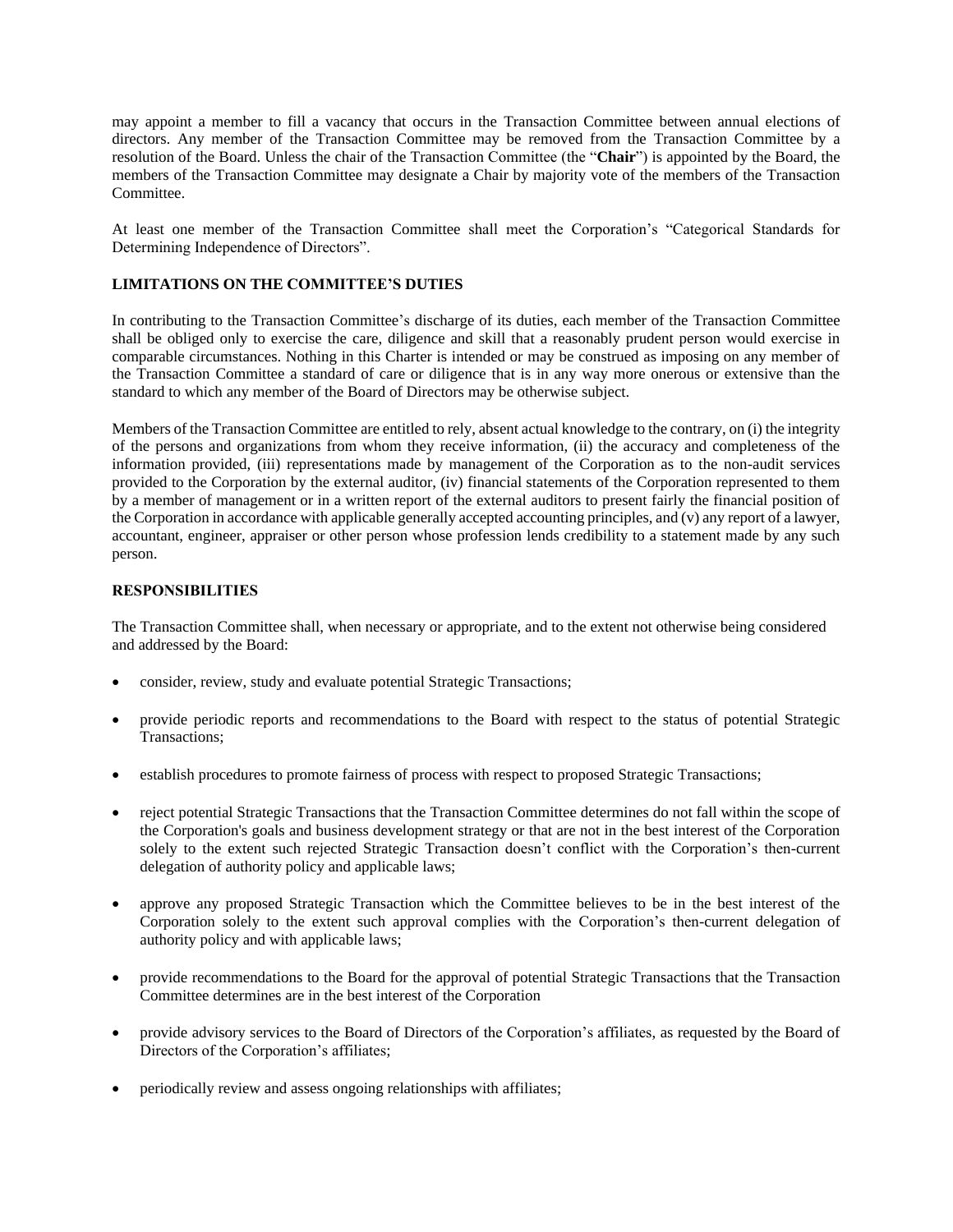- periodically evaluate and revise any conflict of interest policies of the Corporation;
- analyze and assess potential conflicts of interest and corporate opportunities; and
- provide any other recommendations or advice to the Board as requested by the Board from time to time.

# **DELEGATION OF AUTHORITY**

The scope of authority of the Transaction Committee shall conform with the Corporation's then-current delegation of authority policy. Notwithstanding any other provision in this Charter or the delegation of authority policy, it is acknowledged that the Board is delegating its authority to the Transaction Committee as set out in this Charter and the delegation of authority policy and retains the right to amend either at any time in its sole discretion.

# **MEETINGS**

The Transaction Committee shall meet at least once per year and more frequently as circumstances require. All members of the Transaction Committee should strive to be at all meetings. The Transaction Committee shall meet separately, periodically, with senior management and may request any member of the Corporation's senior management or the Corporation's outside counsel to attend meetings of the Transaction Committee or with any members of, or advisors to, the Transaction Committee. The Transaction Committee, at its discretion, will also meet *in camera* at each of its regularly scheduled meetings.

Quorum for the transaction of business at any meeting of the Transaction Committee shall be a majority of the number of members of the Transaction Committee or such greater number as the Transaction Committee shall by resolution determine. The powers of the Transaction Committee may be exercised at a meeting at which a quorum of the Transaction Committee is present in person or by telephone or other electronic means or by a resolution signed by all members entitled to vote on that resolution at a meeting of the Transaction Committee. Each member (including the Chair) is entitled to one (but only one) vote in Transaction Committee proceedings. The Committee shall keep minutes of each meeting of the Committee.

Meetings of the Transaction Committee shall be held from time to time and at such place as a member of the Transaction Committee may request upon 48 hours prior notice. The notice period may be waived by a quorum of the Transaction Committee.

The Transaction Committee may delegate its authority to individual members and subcommittees of its members where the Transaction Committee determines it is appropriate to do so.

#### **INDEPENDENT ADVICE**

In discharging its mandate, the Transaction Committee shall have the authority to retain (and authorize the payment by the Corporation of) and receive advice from special legal or other advisors as the Transaction Committee determines to be necessary to permit it to carry out its duties. The Transaction Committee shall have the sole authority to appoint and, if appropriate, terminate any consultant used to help the Transaction Committee in assessing a potential Strategic Transaction.

## **ANNUAL EVALUATION**

Annually, the Transaction Committee shall, in a manner it determines to be appropriate:

- Conduct a review and evaluation of the performance of the Transaction Committee and its members, including the compliance of the Transaction Committee with this Charter.
- Review and assess the adequacy of its Charter and the position description for its Chair and recommend to the Board any improvements to this Charter or the position description that the Transaction Committee determines to be appropriate.